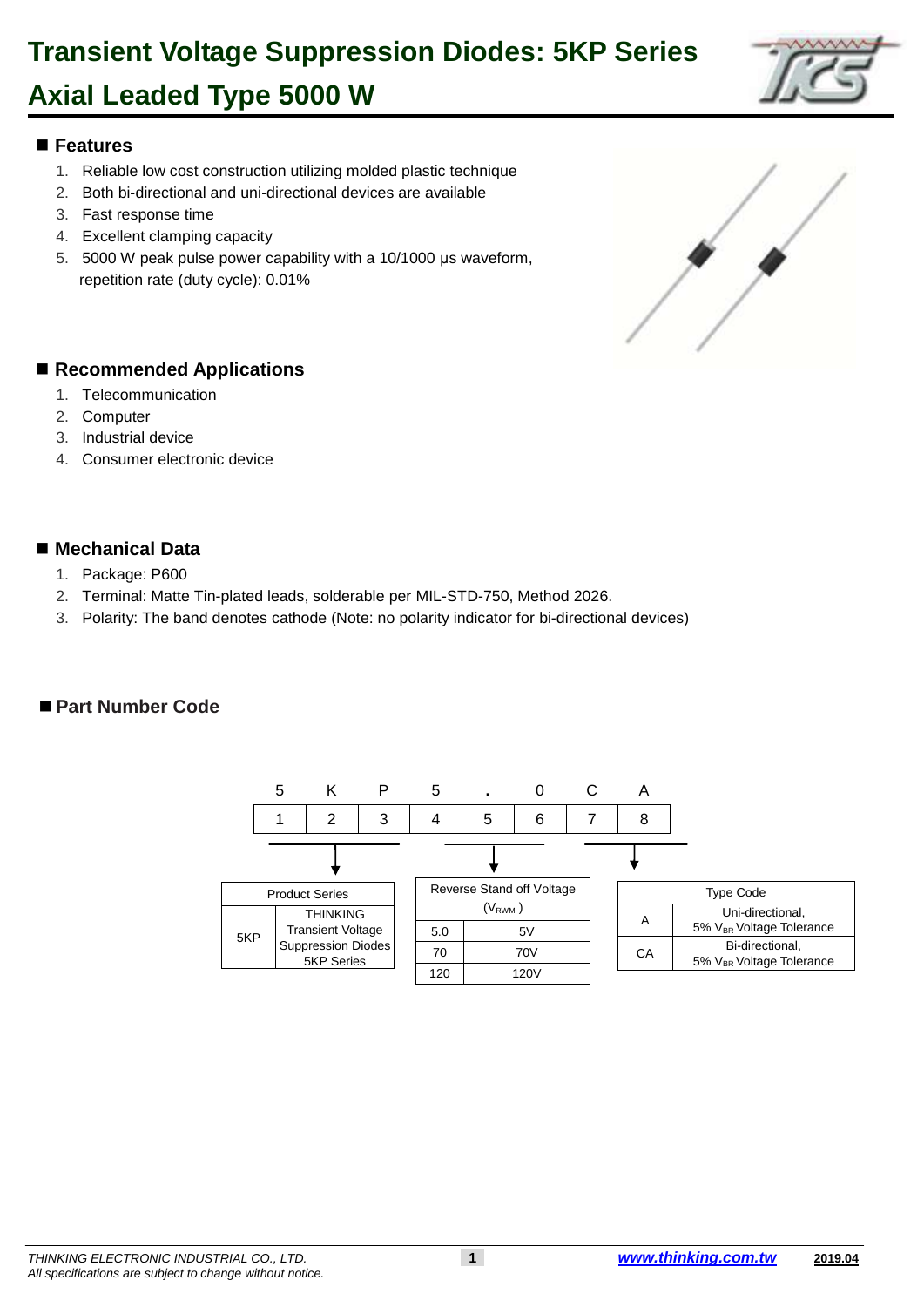## **Transient Voltage Suppression Diodes: 5KP Series Axial Leaded Type 5000 W**



43 **Structures and Dimensions**



**P600**

Unit: inch (millimeter)

#### 61 **Maximum Rating (TA=25**℃ **unless otherwise noted)**

| <b>Parameter</b>                                                       | <b>Symbol</b>       | Value     | Unit |
|------------------------------------------------------------------------|---------------------|-----------|------|
| Peak pulse power dissipation at $T_A=25$ °C by 10/1000µs waveform.     | $P_{PPM}$           | 5000      | W    |
| Peak pulse current of on 10/1000us waveform.                           | <b>IPPM</b>         | See Table | Α    |
| Peak forward surge current, 8.3ms single half sine wave on rated load. | <sup>I</sup> FSM    | 400       | А    |
| Steady state power dissipation at $T_L = 75^{\circ}C$                  | $P_{M(AV)}$         | 8.0       | W    |
| Operating junction and storage temperature range.                      | $T_{J}$ , $T_{STG}$ | -55~+175  | °C   |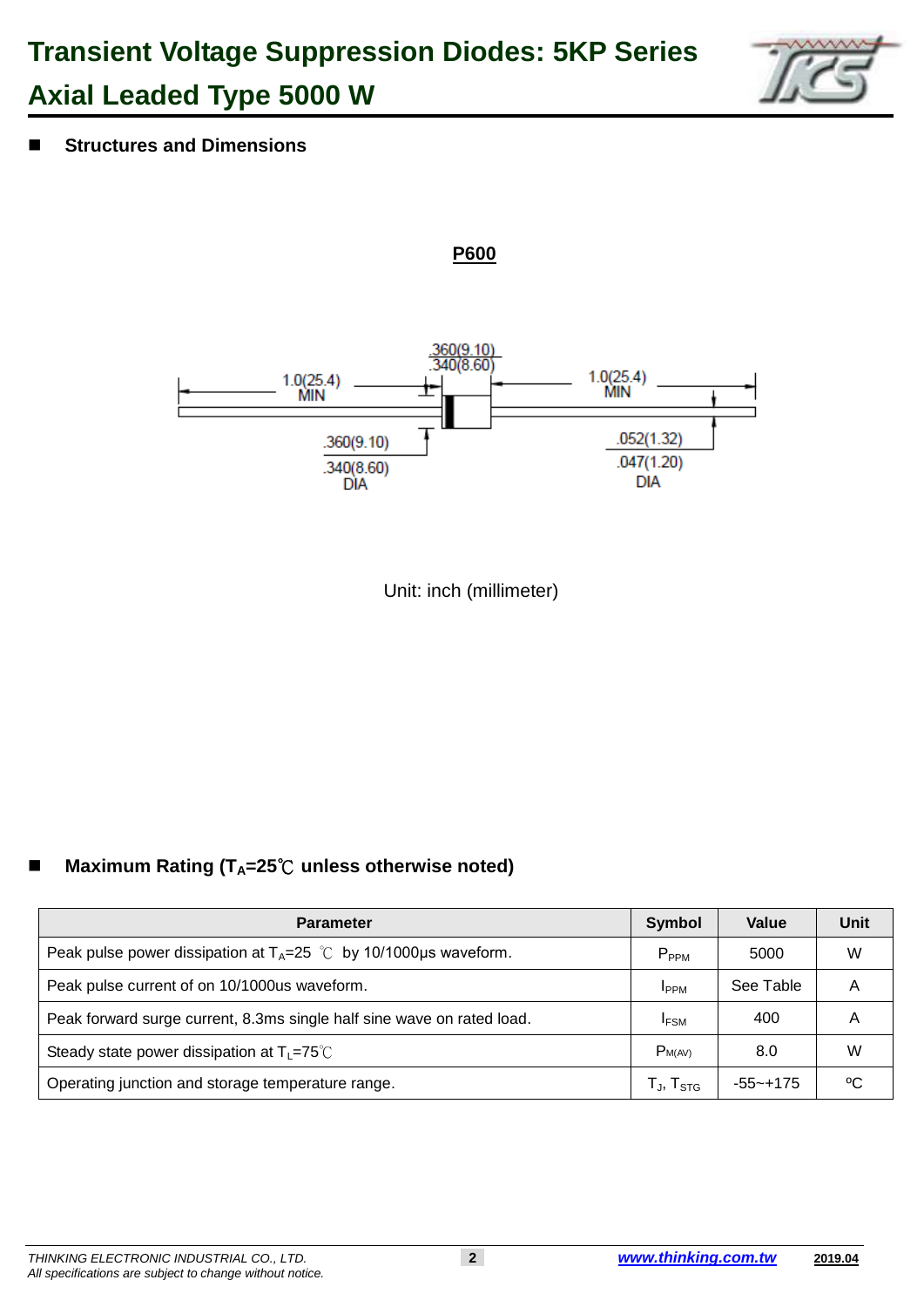

#### 68 **Electrical Characteristics (TA=25**℃ **unless otherwise noted)**

| Part No.<br>(Uni) | Part No.<br>(Bi) | <b>Reverse</b><br><b>Stand off</b><br><b>Voltage</b> |            | <b>Breakage</b><br>Voltage<br>$V_{BR}$ @ IT | <b>Test</b><br><b>Current</b> | <b>Maximum</b><br><b>Clamping</b><br>Voltage<br>$V_C \circledR I_{pp}$ | <b>Maximum</b><br><b>Peak Pulse</b><br><b>Current</b> | <b>Maximum</b><br><b>Reverse</b><br>Leakage<br>$I_R$ @VRWM |
|-------------------|------------------|------------------------------------------------------|------------|---------------------------------------------|-------------------------------|------------------------------------------------------------------------|-------------------------------------------------------|------------------------------------------------------------|
|                   |                  | $V_{RWM}$ (V)                                        | Min( $V$ ) | Max(V)                                      | IT(mA)                        | $V_c(V)$                                                               | $I_{\text{pp}}(A)$                                    | $I_R(\mu A)$                                               |
| 5KP5.0A           | 5KP5.0CA         | $\sqrt{5}$                                           | 6.4        | $\overline{7}$                              | 50                            | 9.2                                                                    | 554.3                                                 | 5000                                                       |
| 5KP6.0A           | 5KP6.0CA         | $6\phantom{1}$                                       | 6.67       | 7.37                                        | 50                            | 10.3                                                                   | 495.1                                                 | 5000                                                       |
| 5KP6.5A           | 5KP6.5CA         | 6.5                                                  | 7.22       | 7.98                                        | 50                            | 11.2                                                                   | 455.4                                                 | 2000                                                       |
| 5KP7.0A           | 5KP7.0CA         | $\overline{7}$                                       | 7.78       | 8.6                                         | 50                            | 12                                                                     | 425                                                   | 1000                                                       |
| 5KP7.5A           | 5KP7.5CA         | 7.5                                                  | 8.33       | 9.21                                        | 5                             | 12.9                                                                   | 395.3                                                 | 250                                                        |
| 5KP8.0A           | 5KP8.0CA         | 8                                                    | 8.89       | 9.83                                        | 5                             | 13.6                                                                   | 375                                                   | 150                                                        |
| 5KP8.5A           | 5KP8.5CA         | 8.5                                                  | 9.44       | 10.4                                        | 5                             | 14.4                                                                   | 354.2                                                 | 50                                                         |
| 5KP9.0A           | 5KP9.0CA         | $\boldsymbol{9}$                                     | 10         | 11.1                                        | 5                             | 15.4                                                                   | 331.2                                                 | 20                                                         |
| 5KP10A            | 5KP10CA          | 10                                                   | 11.1       | 12.3                                        | 5                             | 17                                                                     | 300                                                   | 15                                                         |
| 5KP11A            | 5KP11CA          | 11                                                   | 12.2       | 13.5                                        | 5                             | 18.2                                                                   | 280.2                                                 | $\overline{2}$                                             |
| <b>5KP12A</b>     | 5KP12CA          | 12                                                   | 13.3       | 14.7                                        | 5                             | 19.9                                                                   | 256.3                                                 | $\overline{2}$                                             |
| 5KP13A            | 5KP13CA          | 13                                                   | 14.4       | 15.9                                        | 5                             | 21.5                                                                   | 237.2                                                 | $\overline{2}$                                             |
| 5KP14A            | 5KP14CA          | 14                                                   | 15.6       | 17.2                                        | 5                             | 23.2                                                                   | 219.8                                                 | $\overline{2}$                                             |
| 5KP15A            | 5KP15CA          | 15                                                   | 16.7       | 18.5                                        | 5                             | 24.4                                                                   | 209                                                   | $\overline{2}$                                             |
| 5KP16A            | 5KP16CA          | 16                                                   | 17.8       | 19.7                                        | 5                             | 26                                                                     | 196.2                                                 | $\overline{2}$                                             |
| <b>5KP17A</b>     | 5KP17CA          | 17                                                   | 18.9       | 20.9                                        | 5                             | 27.6                                                                   | 184.8                                                 | $\overline{2}$                                             |
| <b>5KP18A</b>     | 5KP18CA          | 18                                                   | 20         | 22.1                                        | 5                             | 29.2                                                                   | 174.7                                                 | $\overline{2}$                                             |
| 5KP20A            | 5KP20CA          | 20                                                   | 22.2       | 24.5                                        | 5                             | 32.4                                                                   | 157.4                                                 | $\overline{2}$                                             |
| 5KP22A            | 5KP22CA          | 22                                                   | 24.4       | 26.9                                        | 5                             | 35.5                                                                   | 143.7                                                 | $\overline{2}$                                             |
| <b>5KP24A</b>     | 5KP24CA          | 24                                                   | 26.7       | 29.5                                        | 5                             | 38.9                                                                   | 131.1                                                 | $\overline{c}$                                             |
| 5KP26A            | 5KP26CA          | 26                                                   | 28.9       | 31.9                                        | 5                             | 42.1                                                                   | 121.1                                                 | $\overline{2}$                                             |
| 5KP28A            | 5KP28CA          | 28                                                   | 31.1       | 34.4                                        | 5                             | 45.4                                                                   | 112.3                                                 | $\overline{2}$                                             |
| 5KP30A            | 5KP30CA          | 30                                                   | 33.3       | 36.8                                        | 5                             | 48.4                                                                   | 105.4                                                 | $\overline{2}$                                             |
| 5KP33A            | 5KP33CA          | 33                                                   | 36.7       | 40.6                                        | 5                             | 53.3                                                                   | 95.7                                                  | $\overline{2}$                                             |
| 5KP36A            | 5KP36CA          | 36                                                   | 40         | 44.2                                        | 5                             | 58.1                                                                   | 87.8                                                  | $\overline{2}$                                             |
| 5KP40A            | 5KP40CA          | 40                                                   | 44.4       | 49.1                                        | 5                             | 64.5                                                                   | 79.1                                                  | $\overline{2}$                                             |
| 5KP43A            | 5KP43CA          | 43                                                   | 47.8       | 52.8                                        | 5                             | 69.4                                                                   | 73.5                                                  | $\overline{2}$                                             |
| 5KP45A            | 5KP45CA          | 45                                                   | 50         | 55.3                                        | 5                             | 72.7                                                                   | 70.2                                                  | $\overline{2}$                                             |
| 5KP48A            | 5KP48CA          | 48                                                   | 53.3       | 58.9                                        | $5\phantom{.0}$               | 77.4                                                                   | 65.9                                                  | $\overline{2}$                                             |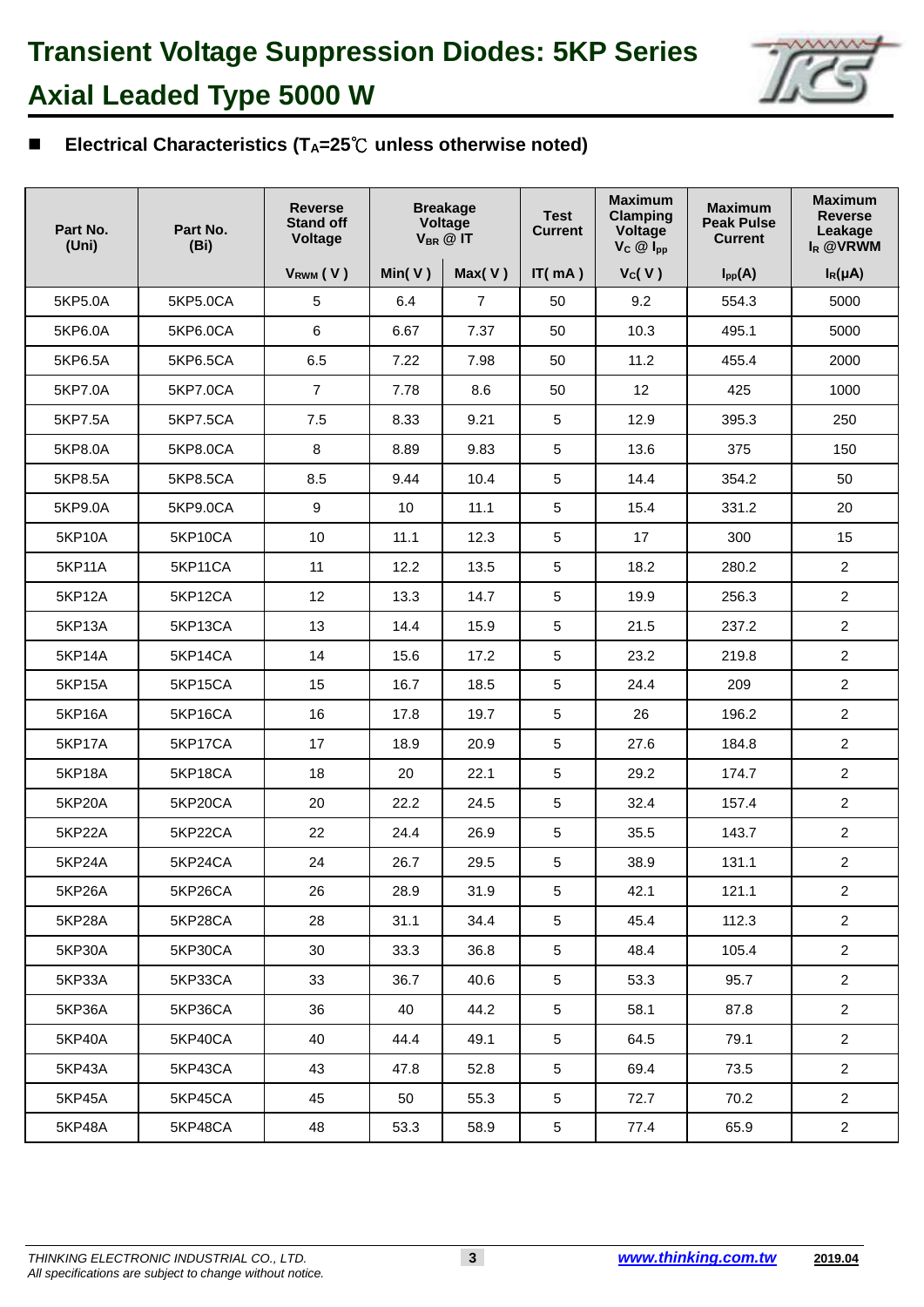

#### 73 **Electrical Characteristics (TA=25**℃ **unless otherwise noted)**

| Part No.<br>(Uni) | Part No.<br>(Bi) | <b>Reverse</b><br><b>Stand off</b><br><b>Voltage</b> |        | <b>Breakage</b><br>Voltage<br>$V_{BR}$ @ IT | <b>Test</b><br><b>Current</b> | <b>Maximum</b><br><b>Clamping</b><br>Voltage<br>$V_C \otimes I_{pp}$ | <b>Maximum</b><br><b>Peak Pulse</b><br><b>Current</b> | <b>Maximum</b><br><b>Reverse</b><br>Leakage<br>$I_R$ @VRWM |
|-------------------|------------------|------------------------------------------------------|--------|---------------------------------------------|-------------------------------|----------------------------------------------------------------------|-------------------------------------------------------|------------------------------------------------------------|
|                   |                  | V <sub>RWM</sub> (V)                                 | Min(V) | Max(V)                                      | IT(mA)                        | $V_c(V)$                                                             | $I_{pp}(A)$                                           | $I_R(\mu A)$                                               |
| 5KP51A            | 5KP51CA          | 51                                                   | 56.7   | 62.7                                        | 5                             | 82.4                                                                 | 61.9                                                  | $\overline{2}$                                             |
| <b>5KP54A</b>     | 5KP54CA          | 54                                                   | 60     | 66.3                                        | 5                             | 87.1                                                                 | 58.6                                                  | $\overline{2}$                                             |
| 5KP58A            | 5KP58CA          | 58                                                   | 64.4   | 71.2                                        | 5                             | 93.6                                                                 | 54.5                                                  | $\overline{a}$                                             |
| 5KP60A            | 5KP60CA          | 60                                                   | 66.7   | 73.7                                        | 5                             | 96.8                                                                 | 52.7                                                  | $\overline{c}$                                             |
| 5KP64A            | 5KP64CA          | 64                                                   | 71.1   | 78.6                                        | 5                             | 103                                                                  | 49.5                                                  | $\overline{a}$                                             |
| <b>5KP70A</b>     | 5KP70CA          | 70                                                   | 77.8   | 86                                          | 5                             | 113                                                                  | 45.1                                                  | $\overline{c}$                                             |
| <b>5KP75A</b>     | 5KP75CA          | 75                                                   | 83.3   | 92.1                                        | 5                             | 121                                                                  | 42.1                                                  | $\overline{2}$                                             |
| <b>5KP78A</b>     | 5KP78CA          | 78                                                   | 86.7   | 95.8                                        | 5                             | 126                                                                  | 40.5                                                  | $\overline{a}$                                             |
| 5KP85A            | <b>5KP85CA</b>   | 85                                                   | 94.4   | 104                                         | 5                             | 137                                                                  | 37.2                                                  | $\overline{2}$                                             |
| 5KP90A            | 5KP90CA          | 90                                                   | 100    | 111                                         | 5                             | 146                                                                  | 34.9                                                  | $\overline{c}$                                             |
| 5KP100A           | 5KP100CA         | 100                                                  | 111    | 123                                         | 5                             | 162                                                                  | 31.5                                                  | $\overline{a}$                                             |
| 5KP110A           | 5KP110CA         | 110                                                  | 122    | 135                                         | 5                             | 177                                                                  | 28.8                                                  | $\overline{2}$                                             |
| 5KP120A           | 5KP120CA         | 120                                                  | 133    | 147                                         | 5                             | 193                                                                  | 26.4                                                  | $\overline{2}$                                             |
| 5KP130A           | 5KP130CA         | 130                                                  | 144    | 159                                         | 5                             | 209                                                                  | 24.4                                                  | $\overline{2}$                                             |
| 5KP150A           | 5KP150CA         | 150                                                  | 167    | 185                                         | 5                             | 243                                                                  | 21                                                    | $\boldsymbol{2}$                                           |
| 5KP160A           | 5KP160CA         | 160                                                  | 178    | 197                                         | 5                             | 259                                                                  | 19.7                                                  | $\overline{2}$                                             |
| 5KP170A           | 5KP170CA         | 170                                                  | 189    | 209                                         | 5                             | 275                                                                  | 18.5                                                  | $\overline{2}$                                             |
| 5KP180A           | 5KP180CA         | 180                                                  | 201    | 222                                         | 5                             | 292                                                                  | 17.5                                                  | $\overline{c}$                                             |
| 5KP190A           | 5KP190CA         | 190                                                  | 211    | 233                                         | 5                             | 308                                                                  | 16.5                                                  | $\overline{2}$                                             |
| 5KP200A           | 5KP200CA         | 200                                                  | 224    | 247                                         | 5                             | 324                                                                  | 15.5                                                  | $\overline{a}$                                             |
| 5KP210A           | 5KP210CA         | 210                                                  | 237    | 263                                         | $\sqrt{5}$                    | 340                                                                  | 14.6                                                  | $\overline{2}$                                             |
| 5KP220A           | 5KP220CA         | 220                                                  | 246    | 272                                         | 5                             | 356                                                                  | 13.7                                                  | $\overline{2}$                                             |
| 5KP250A           | 5KP250CA         | 250                                                  | 279    | 309                                         | 5                             | 425                                                                  | 12                                                    | $\overline{2}$                                             |
| 5KP300A           | 5KP300CA         | 300                                                  | 335    | 371                                         | 5                             | 486                                                                  | 10.5                                                  | $\overline{2}$                                             |
| 5KP350A           | 5KP350CA         | 350                                                  | 391    | 432                                         | 5                             | 567                                                                  | 9                                                     | $\overline{2}$                                             |
| 5KP400A           | 5KP400CA         | 400                                                  | 447    | 494                                         | 5                             | 658                                                                  | 7.75                                                  | $\overline{2}$                                             |
| 5KP440A           | 5KP440CA         | 440                                                  | 492    | 543                                         | $5\phantom{.0}$               | 742.2                                                                | 6.85                                                  | $\overline{2}$                                             |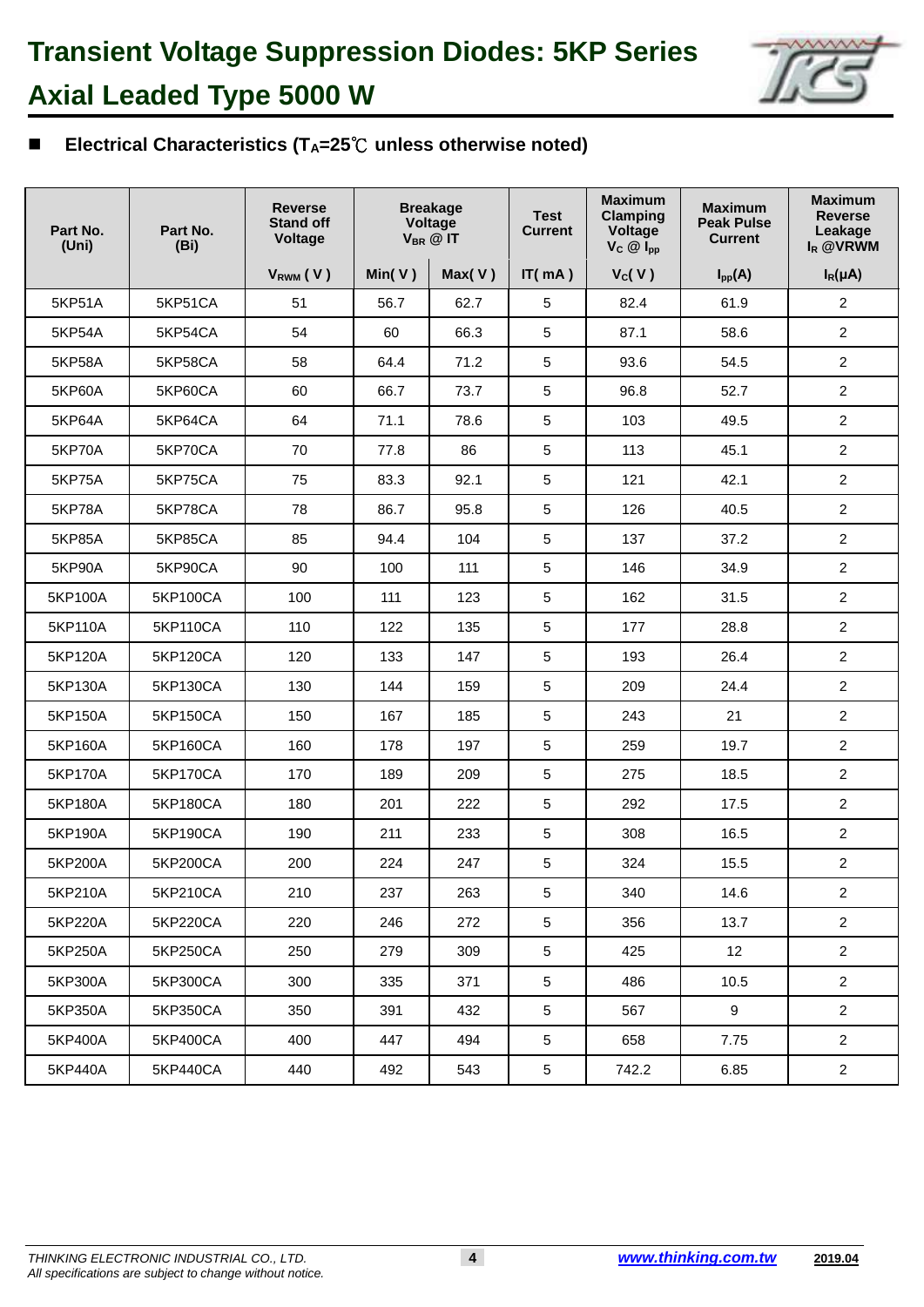# **Transient Voltage Suppression Diodes: 5KP Series Axial Leaded Type 5000 W**



#### ■ Rate and Characteristic Curve (T<sub>A</sub>=25<sup>°</sup>C unless otherwise noted)



#### Figure 3 - Pulse Waveform









#### **Figure 4 - Typical Junction Capacitance Uni-Directional**



#### Figure 6 - Maximum Non-Repetitive Forward **Surge Current Uni-Directional Only**



#### *THINKING ELECTRONIC INDUSTRIAL CO., LTD.* **5** *[www.thinking.com.tw](http://www.thinking.com.tw/)* **2019.04** *All specifications are subject to change without notice.*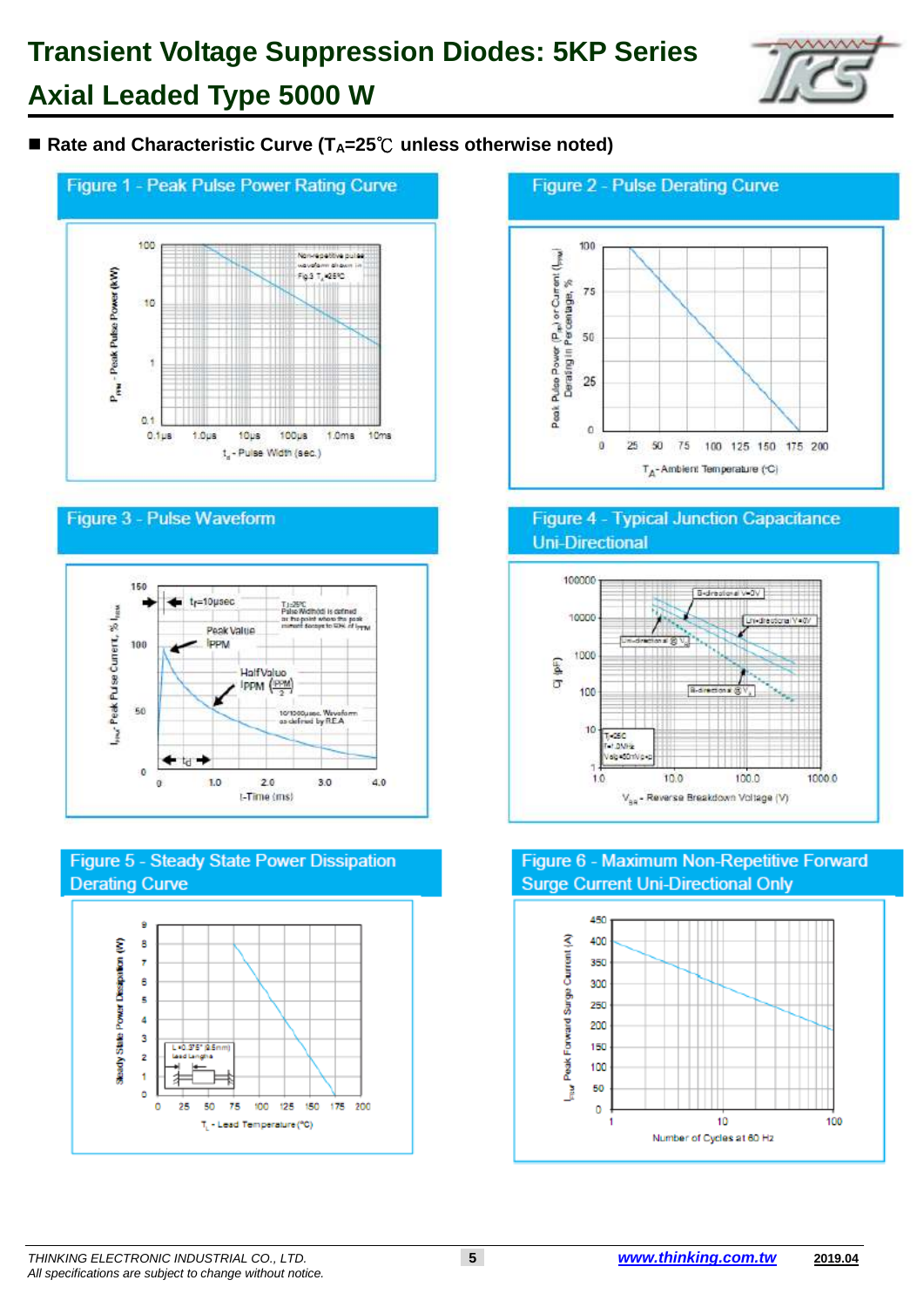## **Transient Voltage Suppression Diodes: 5KP Series Axial Leaded Type 5000 W**



#### $\blacksquare$  **Soldering Recommendation**



| <b>Reflow Condition</b>                        | Lead-free assembly |  |  |
|------------------------------------------------|--------------------|--|--|
| Preheat                                        |                    |  |  |
| -Temperature Min(Ts min)                       | 150°C              |  |  |
| -Temperature Min(Ts max)                       | $200^{\circ}$ C    |  |  |
| -Time (min to max) (ts)                        | $60 - 180$ seconds |  |  |
| Average ramp up rate                           |                    |  |  |
| -Temperature Liquidus (TL) to peak             | 3°C/second max     |  |  |
| $Ts(max)$ to $T_L$                             |                    |  |  |
| -Ramp-up Rate                                  | 3°C/second max.    |  |  |
| Reflow                                         |                    |  |  |
| -Temperature Liquidus (TL)                     | $217^{\circ}$ C    |  |  |
| -Time $(t_L)$                                  | $60 - 150$ seconds |  |  |
| Peak Temperature (TP)                          | 260°C              |  |  |
| Time within 5°C of actual peak Temperature(tP) | $20 - 40$ seconds  |  |  |
| Ramp-down Rate                                 | 6°C/second max.    |  |  |
| Time 25℃ to peak Temperature(TP)               | 8 minutes max.     |  |  |
| Do not exceed                                  | 260°C              |  |  |